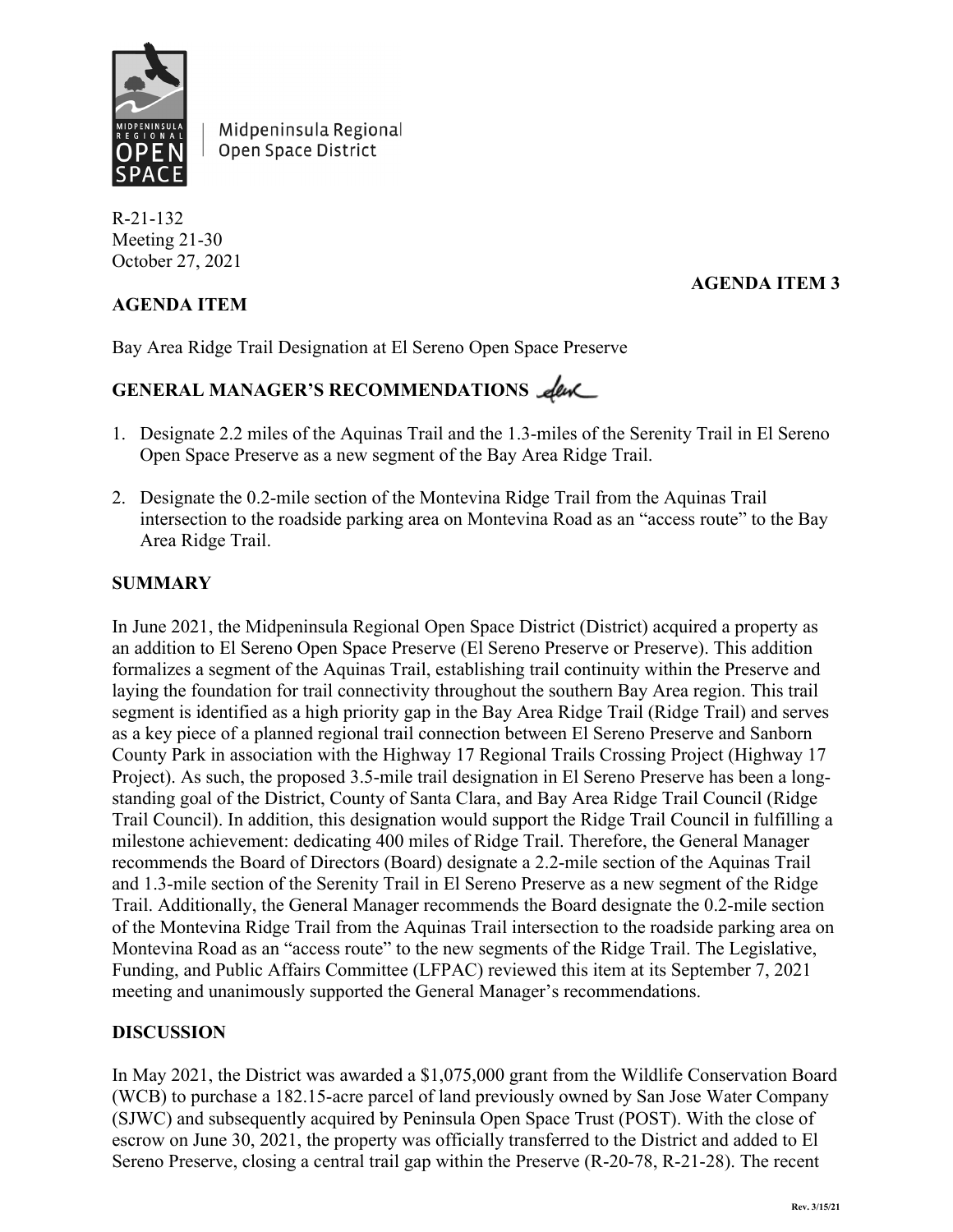actions present a timely opportunity to fulfill multiple objectives for the District, its partners, and peer agencies.

With the addition of the SJWC property and the now-possible dedication of the Aquinas and Serenity Trails in El Sereno Preserve, the District is positioned to support the long-standing regional trail partnership with the Ridge Trail Council as they celebrate a major milestone accomplishment: dedicating 400-miles of Ridge Trail. In addition to facilitating this landmark achievement, this designation fulfills goals in multiple long-range regional plans. The trail segment in El Sereno Preserve provides a key piece of a planned regional trail connection between El Sereno Preserve and Sanborn County Park, identified as Vision Plan priority #19 and Measure AA project #19 for *El Sereno: Connect to Skyline, Sanborn County Park, and Lexington Reservoir*. Moreover, this Ridge Trail connection completes objectives outlined in the *Santa Clara County Countywide Trails Master Plan Update (1995),* which is part of the *County of Santa Clara General Plan,* as well as the *Sanborn County Park Trails Master Plan (2008).* By addressing a critical, high-priority gap in the Ridge Trail and fulfilling long-term goals of the Ridge Trail Council, the District, and the County of Santa Clara, this designation enables continued collaborations for promoting regional connectivity throughout the southern Bay Area.

Furthermore, this proposed Ridge Trail designation supports a key long-term goal of the Highway 17 Project: providing regional and national trail connections. Spanning El Sereno, Sierra Azul, and St. Joseph's Hill Open Space Preserves, as well as Lexington and Sanborn County Parks, the planned Highway 17 crossing and full trail build-out will connect approximately 50 miles of existing Ridge Trail on either side of Highway 17, ultimately linking approximately 30,000 acres of protected open space lands. This regional trail network includes an east-to-west route connecting Sierra Azul Preserve to El Sereno Preserve and Sanborn County Park across Highway 17. The Aquinas and Serenity Trails in El Sereno are an integral Ridge Trail segment within this trail route. Accordingly, the proposed 3.5-mile Ridge Trail designation is a foundational step to fulfill one of the Highway 17 Project's objectives of linking a critical trail gap in the southern Bay Area region. Moreover, as this segment of the Ridge Trail overlaps with the Anza Trail network, it may also be eligible for a national historic trail certification with the National Park Service. The Anza Trail certification is being researched by staff and may be pursued as a separate effort at a future date.

# **FISCAL IMPACT**

The General Manager's recommendation has no immediate fiscal impact. Ridge Trail medallions, which will be provided free of charge from the Ridge Trail Council, would be installed by Visitor Services department staff on existing signposts.

# **BOARD AND COMMITTEE REVIEW**

Actions related to this trail segment at El Sereno Preserve previously came before the full Board of Directors at the following public meetings:

- **July 22, 2020**: The Board approved the proposed purchase of the 182.15-acre SJWC property as an addition to El Sereno Preserve and the assignment of a purchase and sale agreement to POST [\(R-20-78,](https://openspace.sharepoint.com/:w:/g/GM/Edl6JJcOyJ5JtLIEM0pRIFABwMx-K9Ek6PlDpuUZuDHJAw?e=1zQmRu) [purchase resolution,](https://openspace.sharepoint.com/:w:/g/GM/EW-rLtP8VC5HoCE-au_N-zgBOu2xFfp2-V-5tPw8IqsBag?e=2lblXI) [meeting minutes\)](https://openspace.sharepoint.com/:w:/r/GM/_layouts/15/Doc.aspx?sourcedoc=%7B7D66C2AD-994E-456D-AA1A-55B5DB48EB2A%7D&file=20200722_BOD_minutes_DRAFT.docx&action=default&mobileredirect=true).
- **February 24, 2021:** The Board adopted a resolution authorizing the General Manager to negotiate and execute a grant agreement with the Wildlife Conservation Board (WCB) to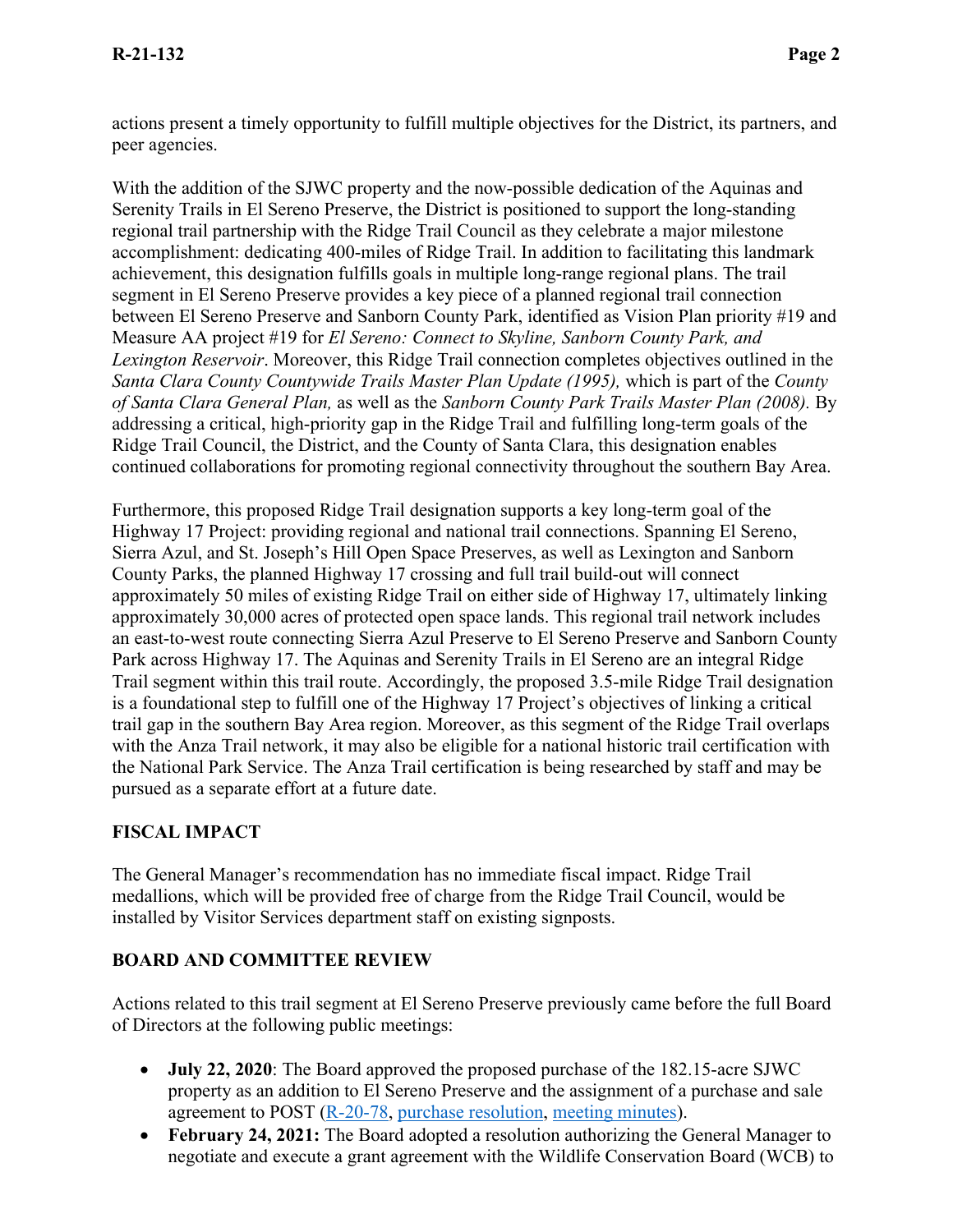support the acquisition of the 182.15-acre property as an addition to El Sereno Preserve [\(R-21-28,](https://openspace.sharepoint.com/:w:/r/GM/_layouts/15/Doc.aspx?sourcedoc=%7B7845AAC7-C266-4152-A0C1-AAF646874506%7D&file=20210224%20AGENDA%20REPORT%20-%20Wildlife%20Conservation%20Board%20Grant%20POST-SJWC%20Acquisition.docx&action=default&mobileredirect=true) [meeting minutes\)](https://openspace.sharepoint.com/:w:/r/GM/_layouts/15/Doc.aspx?sourcedoc=%7B7FE1300C-4DB0-45A5-A685-8F1484DA17F2%7D&file=20210224_BOD_minutes_DRAFT.docx&action=default&mobileredirect=true).

- **May 21, 2021:** WCB awarded grant funds [\(grant agreement\)](https://openspace.sharepoint.com/adminservices/Grants/Grants/Forms/AllItems.aspx?viewid=2ec4d078%2Dec29%2D4d12%2Dae3c%2D4d8c418a31fe&id=%2Fadminservices%2FGrants%2FGrants%2FWCB%20Member%20Request%20%2D%20El%20Sereno%20Keyhole%20Acquisition%2FAgreement%2FGrant%2DExecuted%5FAgreement%2Epdf&parent=%2Fadminservices%2FGrants%2FGrants%2FWCB%20Member%20Request%20%2D%20El%20Sereno%20Keyhole%20Acquisition%2FAgreement).
- **June 22, 2021:** Escrow closed for the subject transaction, passing the title to and possession of the property to the District (Resolution No. 20-23, [closing memorandum\)](https://openspace.sharepoint.com/projectplanning/RP/Closing%20Memos/Forms/AllItems.aspx?id=%2Fprojectplanning%2FRP%2FClosing%20Memos%2FPOST%20SJWC%20Closing%20Memo%2Epdf&parent=%2Fprojectplanning%2FRP%2FClosing%20Memos&p=true&originalPath=aHR0cHM6Ly9vcGVuc3BhY2Uuc2hhcmVwb2ludC5jb20vOmI6L2cvcHJvamVjdHBsYW5uaW5nL1JQL0VkQlBaYjNLY25OT29jd21uUDJBZkhVQnBQNWVvel9KUGxSVEx6YWJYZlJZNFE_cnRpbWU9OHFQQVlQODMyVWc).
- **September 7, 2021**: LFPAC voted unanimously to forward a recommendation to the full Board to designate the 2.2-mile section of the Aquinas Trail and 1.3-mile section of the Serenity Trail in El Sereno Preserve as a new segment of the regional Bay Area Ridge Trail. Additionally, LFPAC voted unanimously to forward a recommendation to the full Board to designate the 0.2-mile section of the Montevina Ridge Trail from the Aquinas Trail intersection to the roadside parking area on Montevina Road as an "access route" to the new segments of the Ridge Trail  $(R-21-117)$ , draft meeting minutes are attached as Attachment 3).

### **PUBLIC NOTICE**

Public notice was provided per the Brown Act. Notifications were also sent to the El Sereno Preserve, Regional Trails, and Highway 17 Project Interested Parties lists, as well as neighbors.

### **CEQA COMPLIANCE**

The designation of the Aquinas, Serenity, and Montevina Ridge Trails as segments of the Bay Area Ridge Trail is not a project subject to the California Environmental Quality Act.

#### **NEXT STEPS**

Pending Board approval, staff would implement the Ridge Trail designation for the proposed segments, including:

- Updating the El Sereno Preserve map and District website;
- Installing Ridge Trail medallions on trail sign posts;
- Notifying members of the public on the El Sereno Preserve, Regional Trails, and Highway 17 Project Interested Parties lists; and
- Incorporating an announcement about the Ridge Trail designation in a future Newsletter.

Concurrently, the Ridge Trail Council considered the designation of the 3.5 miles of Ridge Trail and the 0.2-mile "access route" at their September 23, 2021 Executive Committee meeting. If the District Board of Directors approves the designation, the Ridge Trail Council will subsequently formally recognize and promote the designation through their media channels as part of the milestone "400 dedicated miles" achievement.

Attachments:

- 1. Map of Proposed Bay Area Ridge Trail Segments at El Sereno Preserve
- 2. Map of Southern Bay Area Ridge Trail Routes
- 3. Draft Meeting Minutes from September 7, 2021 LFPAC Meeting

Responsible Department Head: Jane Mark, Planning Manager, Planning